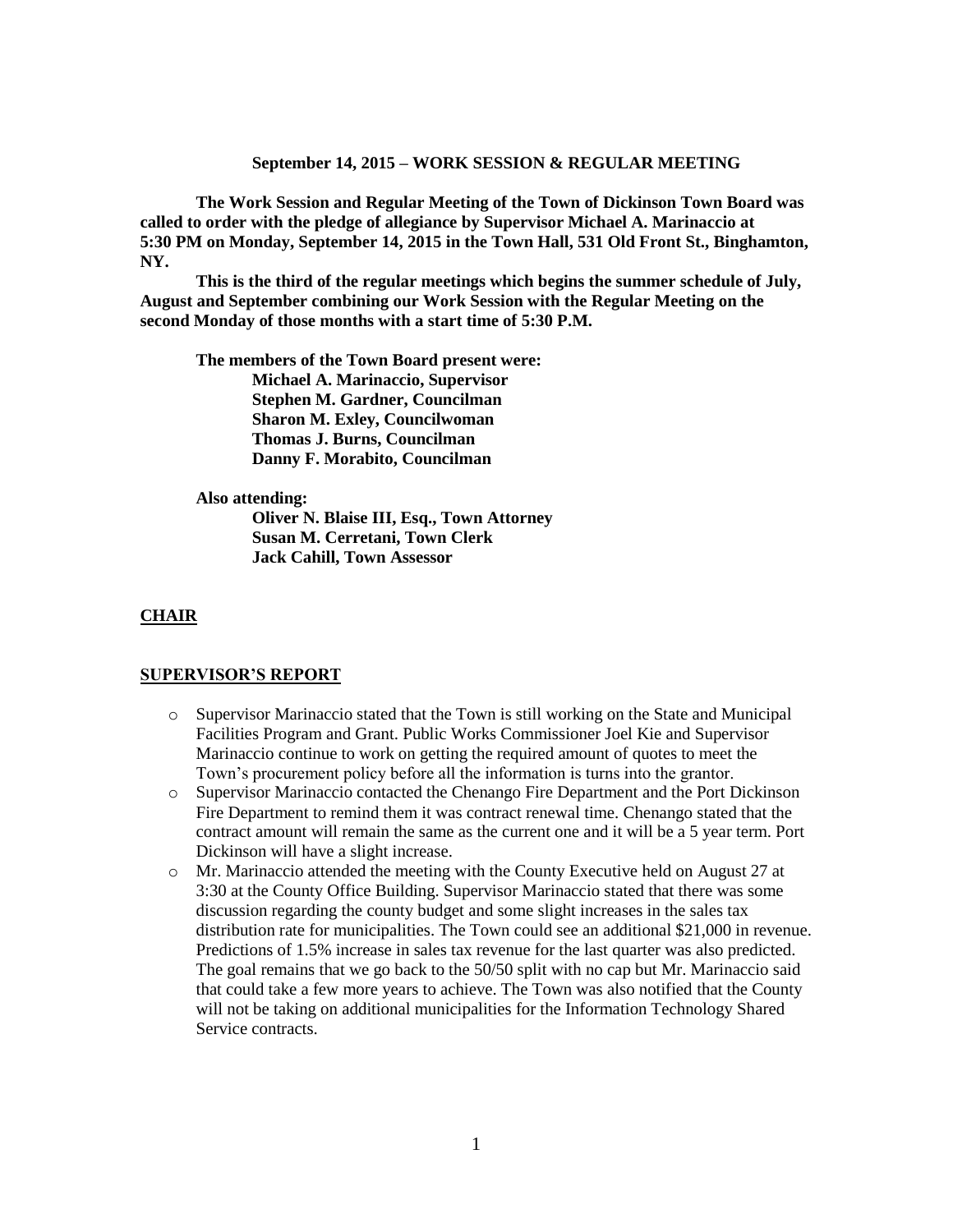# **SUPERVISOR'S REPORT (CONTINUED)**

- o Supervisor Marinaccio was copied on a letter to Assemblyman Crouch from DOT Commissioner Matthew Driscoll which stated that the DOT did not have funds to assist out town with the Phelps Street extension.
- o Mr. Marinaccio was notified by Jim Massar, an engineer with NYS Department of Transportation that at the Town's request they were cleaning up the area along Adams Street on their right away. They removed old fencing, tree stumps, brush and debris. Fence will be replaced in original location. They removed some heaved up sidewalk that is in their right away. They will also bring in new top soil, seed and mulch.
- o Supervisor Marinaccio received a quote from the Humane Society for our town stray dog service. The Town currently contracts with Broome County for the dog shelter service.
	- o Option 1 \$7,500 per year, emergency vet services would be billed under separate contract

o Option 2 - \$8,00 per year which includes any emergency vet care services The Town currently pays Broome County \$9,678 per year. That will increase to \$9,775 for 2016. The County contract expires 12/31/16. A copy of the contract was sent to our town dog control officer Greg Starley for his review and comments.

- o Mr. Marinaccio believes that progress is being made between the town and village regarding the public works contract. A definite decision must be made in order to move this forward so that the 2016 town budget can be completed.
- o Administrative assistant Beverly Wike contacted the Sewage Treatment Plant comptroller to remind him that Supervisor Marinaccio requested a cash payment instead of credit. The check was received on September 14, 2015 in the amount of \$205,000.
- o Supervisor Marinaccio stated that the meeting that was scheduled to be held in the Town of Kirkwood on September  $1<sup>st</sup>$  at 6 pm, regarding zombie properties with a presentation by a company that would offer its services to oversee collections for those properties, was cancelled due to Kirkwood not being able to contact the service provider.
- o The next Broome County Association of Towns & Villages meeting is September 24 at 6:30 pm at the Spot Restaurant. Our guest speaker is County Executive Debbie Preston.
- o The next BMTS (Binghamton Metropolitan Transportation Study) Policy Committee meeting is September 30, 11 am at the County Office Building.
- o Supervisor Marinaccio spoke with Assemblyman Clifford Crouch regarding the closing of Broome Developmental Center. There will be meeting scheduled with the commissioner of health. Supervisor Marinaccio will be representing the town at the meeting.

# **Code Violations:**

- $\circ$  4 JT Blvd No smoke alarms, no CO2 detectors, toilet not properly fastened to the floor, bathroom sink leaking, bathroom window inoperable so no ventilation
- o 61 Old State Road tall weeds and grass, trees and shrubs overgrown, deck is collapsing
- o 49 Adams Street backyard full of debris
- $\circ$  2 n. Louisa Street grass clipping s in the road
- o 3 N. Louisa Street weeds, grass & tree debris in driveway and around the house. Property not being maintained.
- o 270 Stella Ireland Road weeds.
- o 409 Glenwood Road code violation trailer parked on property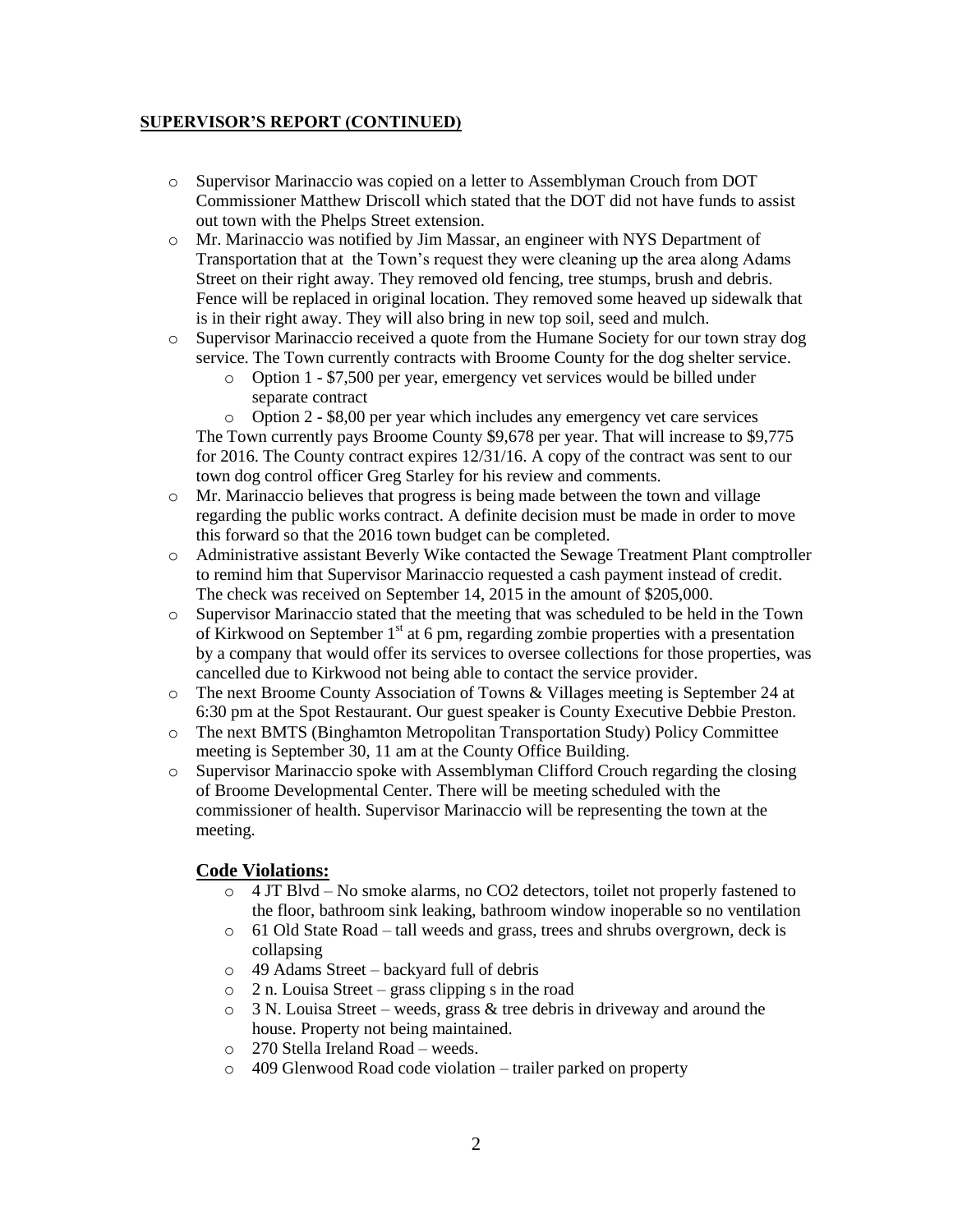### **Dog Control Report**

The August, 2015 Dog Control Report has been submitted for both the town and village. Stray dog in Port Dick Park and on Chenango Street. Dog left outdoors by owner in the hot weather with no water - Humane Society was contacted. The dog owner was reminded of licensing the dogs and treatment of them. Puppy left behind by hotel guest at the EconoLodge. Two dog cages were dumped over the bank of Old State Rd. Each cage had a deceased dog inside. The Sheriff was notified as well as the Humane Society. The owner was not identified.

### **NYSEG Warning Letters:**

No letters issued.

### **PUBLIC COMMENTS**

More than a dozen Town of Dickinson residents were in attendance. Mr. and Mrs. Katen of 15 Maiden Lane expressed concern that their property is being affected by storm water runoff. Mrs. Katen stated that they replaced their blacktop curb. Supervisor Marinaccio replied that the Katen's should have waited for the town to perform the work. Mrs. Katen said that she contacted Tom at the office of residential engineering on Barlow Road and was told that the Town has a catch basin across the street and there is a water pipe that runs from the catch basin into the woods. Mrs. Katen feels that they need a ditch at the turnaround. She said the sandbags are not going to stop the water and solve the problem. Public Works Commissioner Joel Kie stated that the water used to run into that catch basin and the Katen's son regraded the property and altered the way the water flows. Mr. Kie stated that he was not aware of it going out into the woods. Public Works Commissioner Joel Kie will contact Tom at the office of residential engineering. The resident stated that she feels that the town is ruining their home and the town needs to take action. Supervisor Marinaccio encouraged the residents to talk to their neighbors to work out the issues they were having. Public Works Commissioner Kie and Town Engineer Ron Lake and Supervisor Marinaccio will visit the area in the near future.

Mr. Knight from 230 Bevier Street stated that he is having an issue with water runoff that has deteriorated the road. Supervisor Marinaccio and Public Works Commissioner Joel Kie informed him that Bevier Street is a County road and the resident needs to contact the County to have his concerns addressed.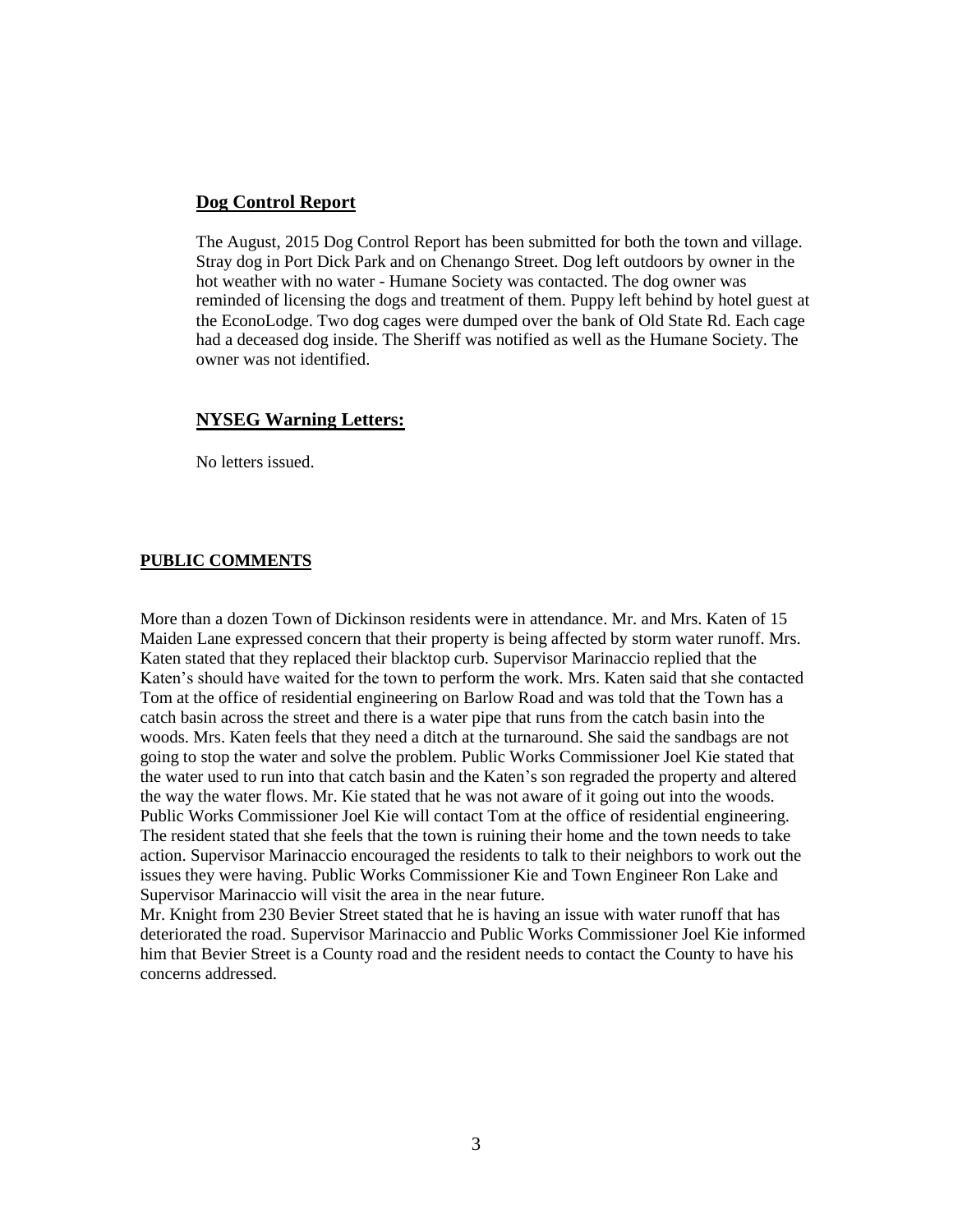### **APPROVAL OF MINUTES**

On a motion by Councilman Morabito, seconded by Councilman Burns to approve the Work Session and Regular Meeting Minutes of August 10, 2015. All in favor. Vote -5 Ayes, Nays-0

#### **ABSTRACT #9**

Abstract Summary of Audited Vouchers for Funds in the amount of **\$140,681.74**. On a Motion from Councilman Gardner, seconded by Councilman Burns to approve. Vote Ayes  $-5$ , Nays  $-0$ 

Supervisor Marinaccio voting Aye Councilman Gardner voting Aye Councilwoman Exley voting Aye Councilman Morabito voting Aye Councilman Burns voting Aye

Unanimously passed and noted as duly adopted.

### **CHAIR**

#### **PHELPS STREET EXTENSION**

Attorney Oliver Blaise gave an update stating that basically everything was ready to go and we were waiting on the approval of section 239 and comments from the County and comments from the **State Historic Preservation Office, SHPO**.

The County got back to us and gave us the green light for the project.

The correspondence with **SHPO** didn't go so smoothly. It consisted of having filled out the wrong form at SHPO'S direction, submitting the correct form, more correspondence and **SHPO** eventually confirmed that the correct application had been completed. Attorney Blaise stated that if **SHPO** doesn't respond in 30 days we will assume they have waived their right to respond, or they tell us within the 30 days we have the green light or they will tell us if there is an issue. Once we get the green light, we need to pass two resolutions**: # 1 SEQRA, #2 Bonding Resolution**. Attorney Blaise, Supervisor Marinaccio and Public Works Commissioner Kie are concerned that if we have to wait the full 30 days we might not have enough time to complete the project this year. Attorney Blaise stated that if we hear back before the 30 days we can schedule a special meeting to pass the needed resolutions. Attorney Blaise encouraged Public Works Commissioner Joel Kie, in the meantime, to begin preparation work for the project. Supervisor Marinaccio stated that he will let the residents that the road impacts know what is going on. He thanked Attorney Blaise for his hard work on this project.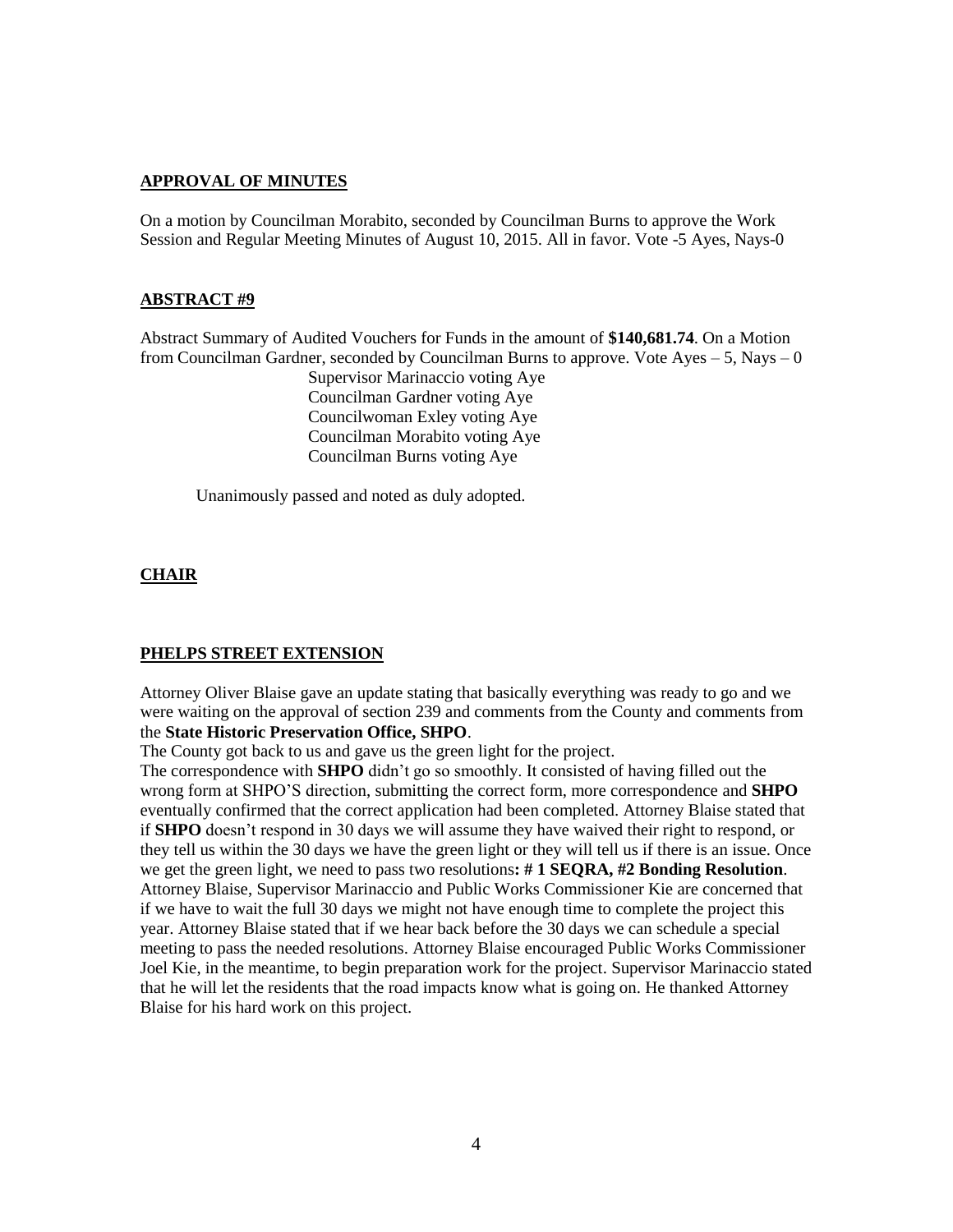# **2016 BUDGET PROCESS**

Supervisor Marinaccio stated that budget process for 2016 is underway and within the next week or two he will set up a budget meeting with the board members. Mr. Marinaccio expressed that this is the toughest budget the town has ever faced. Supervisor Marinaccio is of the opinion that the tax cap that the state has put on schools and municipalities is political. Supervisor Marinaccio stated that the goal of the tax cap is to keep property taxes low, but at what expense? He is concerned that residents are asking for services that are not in our budget.

# **GARBAGE BIDS**

Supervisor Marinaccio stated that the garbage bids for District #1 came in with a 30% increase in cost of garbage service. Mr. Marinaccio explained that the town navigates through the process of getting the bids out and we do not control the district tax. The bids came in at a rate that the remainder of the town who use private haulers cost is slightly higher than what the bid per resident came in at. Mr. Marinaccio said it looks to him that the garbage haulers are trying to meld the costs together. This is something that affects the tax cap. It will be an extra \$50,000 that is part of our tax bill which will take us over the tax cap. Town of Dickinson taxes are one of the lowest in Broome County. The rebate checks that the residents will be receiving will be a minimal amount. Supervisor Marinaccio stated that the board has been fantastic to work with in keeping the town taxes low, but we keep going into surplus. If the town does go over the tax cap, Supervisor Marinaccio stated that he will be willing to sit down with anyone to discuss the tax cap Attorney Blaise will prepare the Public hearing notice for the 2016 budget.

# **ROSEDALE DRIVE PARKING ISSUES**

Supervisor Marinaccio stated that some residents who live on Rosedale Drive are requesting that roadside parking be eliminated on both sides of the street on Rosedale Drive from Pleasant Court to the entrance to Sunrise Terrace. The plan is to eliminate parking on the mailbox side of the street. Public Works Department put curbs in years ago which narrowed the street and there are many cars parking along the road. It has become a safety issue. This item will be placed on the October Agenda. We will schedule a Public Hearing for the adoption of a Local Law.

# **MAIDEN LANE CLEARING**

Maiden Lane residents have alerted Supervisor Marinaccio that Mr. Marchuska has been clearing trees and brush on his property. Mr. Marinaccio stated that the one acre MS4 rule comes into play when over one acre of soil is disturbed. If Mr. Marchuska goes above and beyond what he is allowed to do, the town will address it.

# **ANNUAL LABOR AND EMPLOYMENT UPDATE PRESENTATION**

Supervisor Marinaccio announced that the annual labor and employment law update will be presented by Coughlin and Gerhart on October  $6<sup>th</sup>$ , 2015 at the Doubletree. Breakfast 7:30am. Presentation 8:30 – 12:30. Registration is required.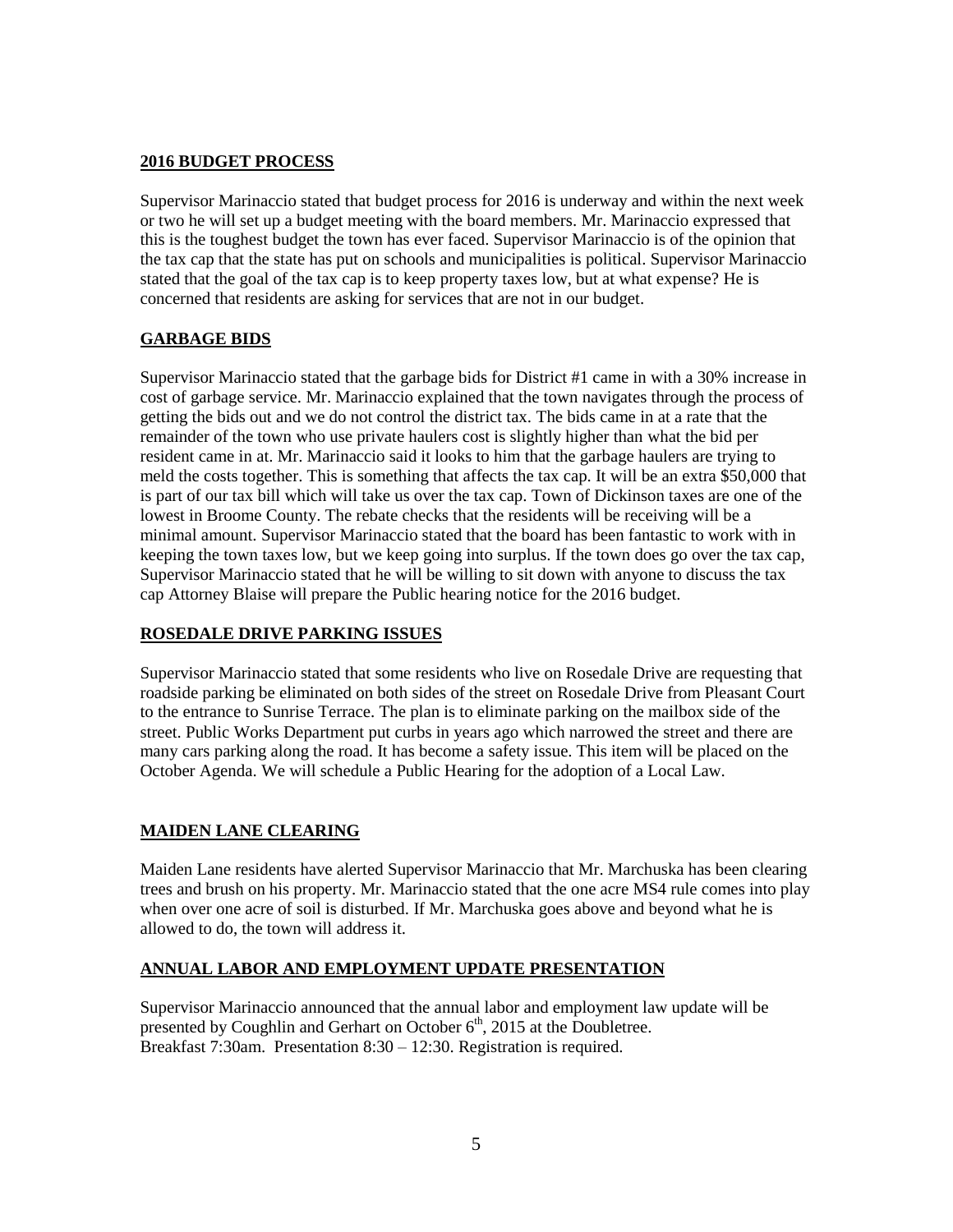## **ATTORNEY**

### **GARBAGE DISTRICT BIDS**

Attorney Blaise stated that the garbage district bids came in 30% higher than the previous contract. The town requested 2& 3 year bids. Supervisor Marinaccio noted that there was only a \$2,500 difference between the two bidders, **Bert Adams Disposal** and **Taylor Garbage.** Because of the elevated bids, Attorney Blaise recommended to hold onto the submitted bids and request a 1 year bid. Councilman Morabito and Supervisor Marinaccio commented that they fear a higher price will come back with a re-bid. Councilman Morabito stated that the town can't afford a 30% increase and doesn't want to be held hostage to the garbage haulers.

Supervisor Marinaccio stated that the town can reject the bids because they are too high and rebid the contract for 1, 2 and 3 years. Supervisor Marinaccio commented that if the town accepts the 2 year contract, it equates to about \$5.00 per quarter less than what the private residents pay. Attorney Blaise stated that the town has to provide the service because the district in place. Supervisor Marinaccio provided some history of the Garbage District.

Years ago hundreds of homes were serviced by one provider. At that time, there was no individual billing for the hauler. Supervisor Marinaccio said that just as a reminder:

**NYS Dept of Audit and Control**, who is the watchdog of all municipalities, at that time, wanted to know if the Town of Dickinson would participate in a town wide district. Supervisor Marinaccio said the town agreed, even though we prefer to keep government out of it. A bid proposal was sent out and all of the bids came in much higher. The haulers' response sent a message to the town that the providers didn't want a garbage district.

Councilman Burns remarked that there is no competition in that there are only two haulers. After much discussion, Supervisor Marinaccio suggested that the town reject the bid and re-bid with an option for a one, 2 and 3 year contract. Councilman Gardner remarked that it might be wise to hold on to the bids so that we have one to fall back on. He inquired whether anyone from the town had talked to the individual haulers. Attorney Blaise stated that competitive bidding requirements prevent the town from sitting down with the bidders to discuss their bids. A discussion was held to determine the best way to proceed. The board members made a decision to reject the current bids and re-bid the contract with a one, two and 3 year bid option.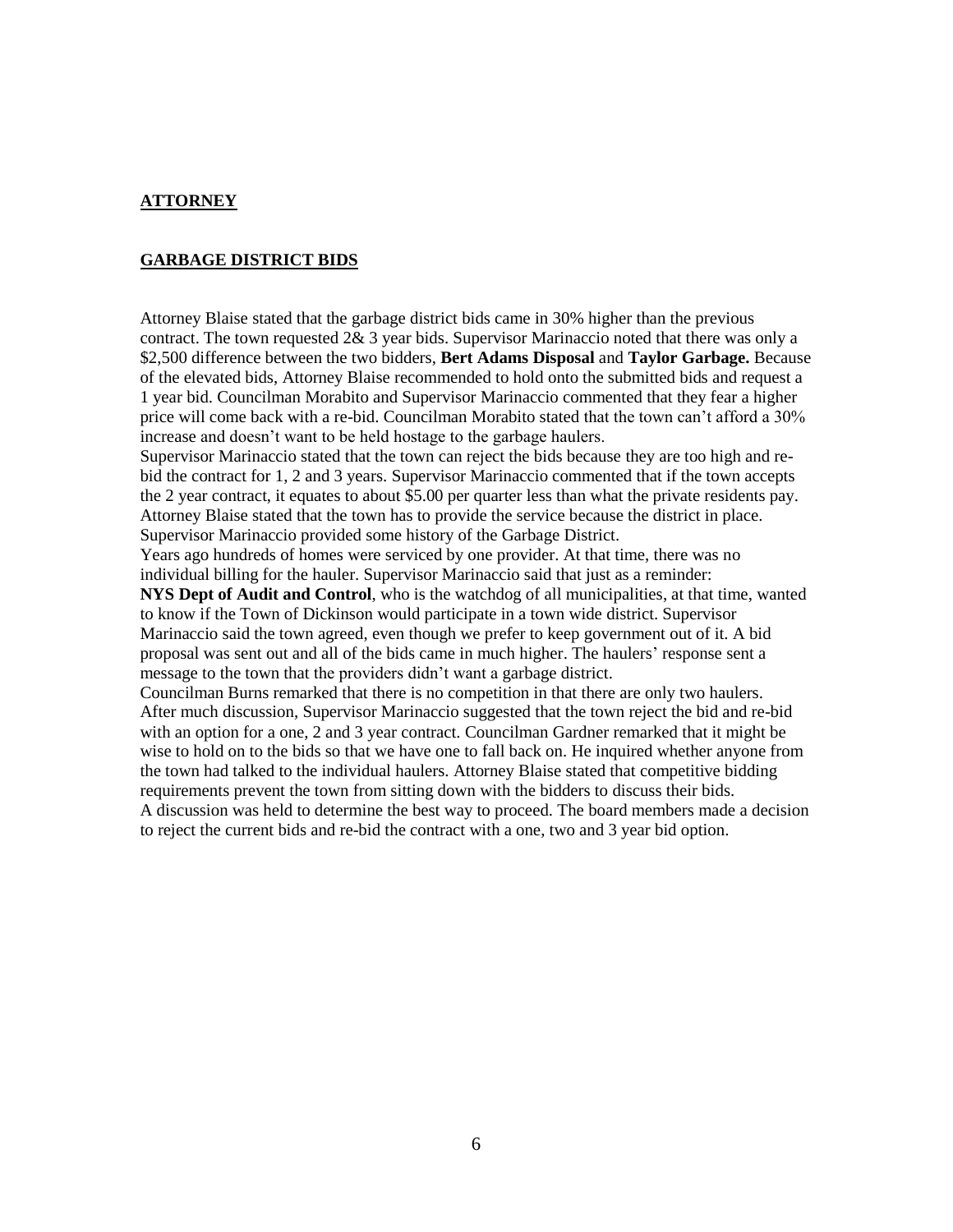The following Resolution was offered by Supervisor Marinaccio, who moved its adoption, seconded by Councilman Gardner to wit:

BE IT RESOLVED, by the Town Board of the Town of Dickinson, Broome County, New York as follows:

**Resolution rejecting the Garbage Bids submitted on August 7, 2015 by Bert Adams Disposal and Taylor Garbage and directing the Town Attorney to prepare new bid packets and advertising, including 1, 2 and 3 year bid options, returnable for the October 5, 2015 work session.**

**(Copy on file in Town Clerk's office)**

The question of adoption of the foregoing Resolution was duly put to a vote on roll call which resulted as follows: All in favor. Vote  $Ayes - 5$ , Nays  $- 0$ , Absent -0.

> Supervisor Marinaccio voting Aye Councilman Gardner voting Aye Councilwoman Exley voting Aye Councilman Morabito voting Aye Councilman Burns voting Aye

All in favor.

Town Clerk Susan Cerretani was instructed by Attorney Blaise to send out new bid packets to be returnable at the October 5<sup>th</sup> work session.

# **ANNEXATION MAP OF 932 UPPER FRONT STREET**

Attorney Blaise will follow up with the county on the finalization of the map.

# **MARION STREET TRANSFER**

Attorney Blaise stated that the transfer is on hold until further notice.

# **DPW AGREEMENT WITH THE VILLAGE**

The Village is still on board and reviewing the agreement and Attorney Blaise will follow up with them. Supervisor Marinaccio stated that we are assuming the town will be running the Public Works Department for the Village and questioned if we plug in the added costs and the added revenue into the preliminary budget and the Village decides not to do this, the Town can back it out.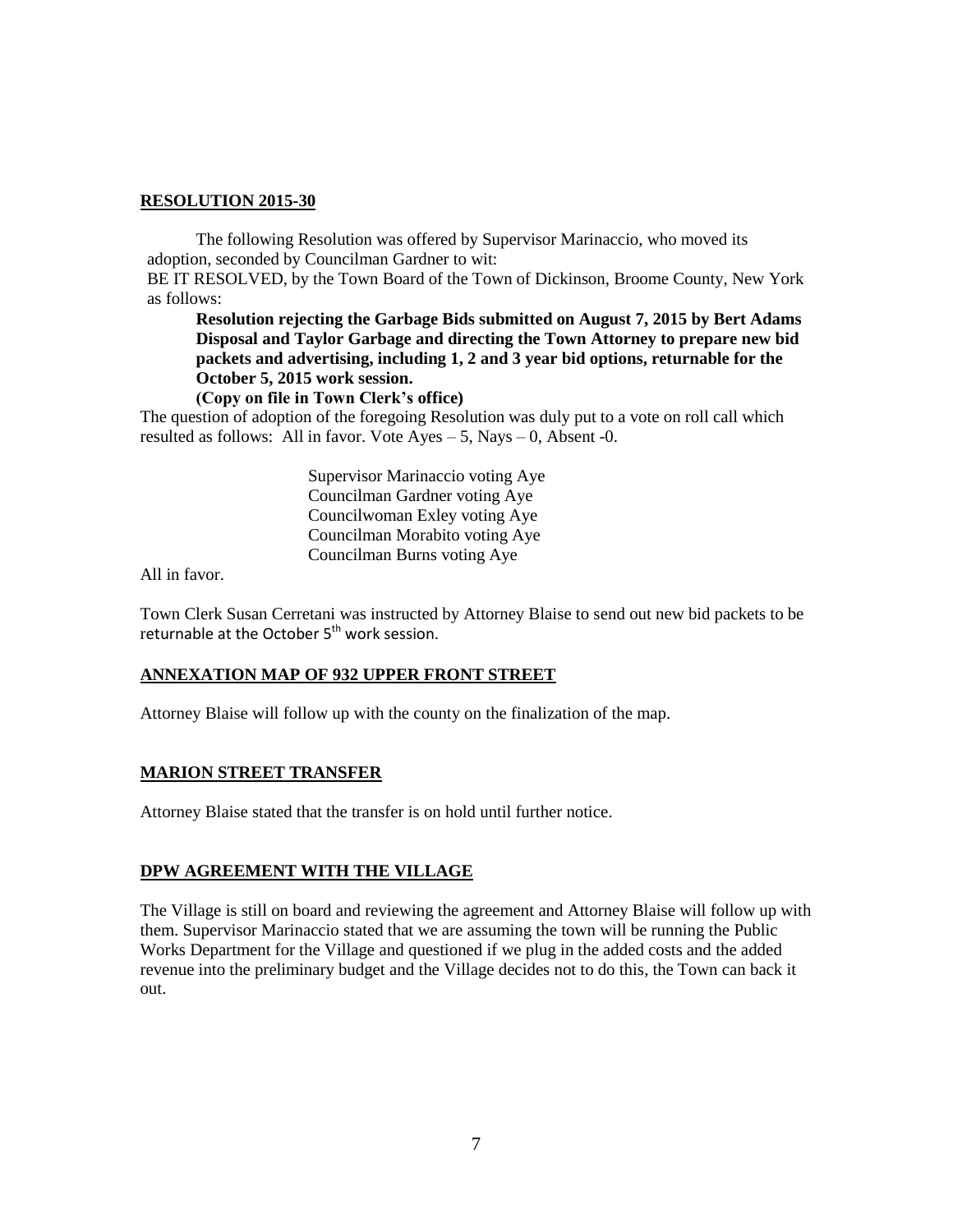### **DOT AGREEMENTS FOR FRONT STREET PROJECTS**

Attorney Blaise stated that in the spring the **Department of Transportation** submitted sample agreements regarding lighting and the multi-use pathway on Front Street. A couple weeks ago **DOT** produced contracts for the town. There are two separate agreements; one for lighting and one for the maintenance of the multi use path. **DOT** is asking that a resolution be passed for each agreement. **DOT i**s asking for a certified copy of the minutes containing the resolution approving the agreement and authorizing the Supervisor to sign.

Attorney Blaise recapped the scope of the project. The new lighting for the **State Highway/Arterial/Interstate Identified as NYS 17/I81 Interchange Reconstruction – Phase 2 City of Binghamton, Broome County** will be installed at the **Department of Transportation's** expense. Once it is installed, it will be turned over to the town to maintain. There is a 10 year requirement to keep the lights on. If at the end of 10 years the town decides it doesn't want to maintain the lights any longer, **DO**T has the right to inspect and the right to remove the lights at the town's expense if not maintained. The project runs from Bevier Street to the City of Binghamton - which is the multi-use path, and another section of the project extends from Bevier Street to **McDonald's** (exit 5). Public Works Commissioner Joel Kie stated that the lighting will be period lighting and will be energy saving LED lights. Supervisor Marinaccio stated that the work that was done at the Exit 5 intersection has made the dark intersection wider and safer. Mr. Marinaccio stated that after **DOT** installs the multi-use path, the town will maintain it. The multiuse trail will be blacktop, with a wall along the trail. There will be period lighting to keep it illuminated and safe. Supervisor Marinaccio is pleased with the addition of the walkway for folks.

#### **RESOLUTION 2015 - 31**

The following Resolution was offered by Councilman Gardner, who moved its adoption, seconded by Councilwoman Exley to wit:

BE IT RESOLVED, by the Town Board of the Town of Dickinson, Broome County, New York as follows:

**Resolution approving agreement for maintenance, repair and energizing of highway lighting for State Highway/Arterial/Interstate Identified as NYS 17/I81 Interchange Reconstruction – Phase 2 City of Binghamton, Broome County. (Copy on file in Town Clerk's office)**

The question of adoption of the foregoing Resolution was duly put to a vote on roll call which resulted as follows: All in favor. Vote Ayes  $-5$ , Nays  $-0$ , Absent  $-0$ .

> Supervisor Marinaccio voting Aye Councilman Gardner voting Aye Councilwoman Exley voting Aye Councilman Morabito voting Aye Councilman Burns voting Aye

#### All in favor

Attorney Blaise directed Town Clerk Susan Cerretani to provide **DOT** a certified copy of minutes containing the resolution approving the agreement and authorizing the Supervisor to sign.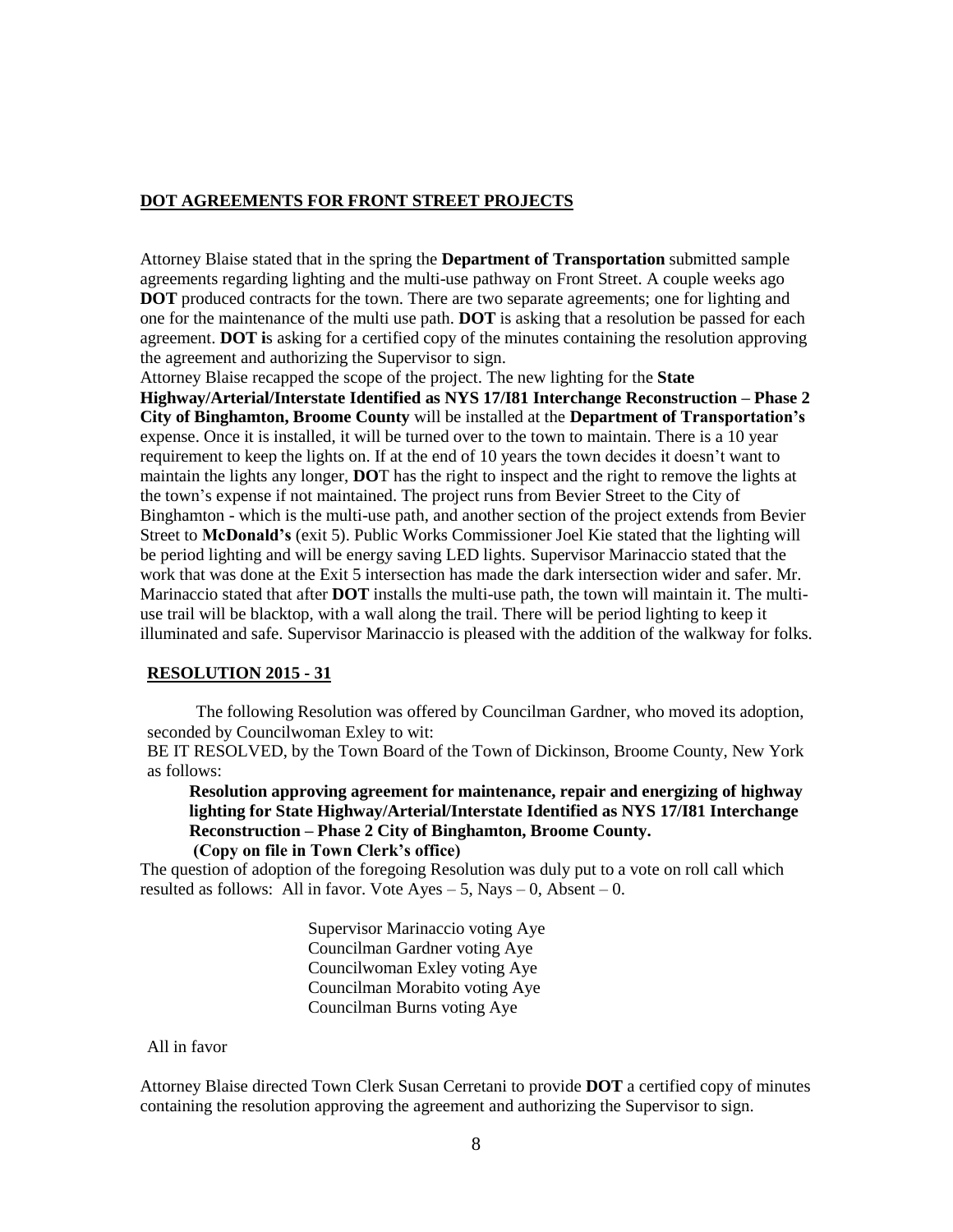The following Resolution was offered by Councilman Morabito, who moved its adoption, seconded by Councilman Gardner to wit:

BE IT RESOLVED, by the Town Board of the Town of Dickinson, Broome County, New York as follows:

**Resolution by municipality or political subdivision to maintain highways and other related projects, wherein federal funds are involved, and authorizing a local official to enter into an agreement with NYS Department of Transportation. (Copy on file in Town Clerk's office)**

The question of adoption of the foregoing Resolution was duly put to a vote on roll call which resulted as follows: All in favor. Vote Ayes  $-5$ , Nays  $-0$ , Absent  $-0$ .

> Supervisor Marinaccio voting Aye Councilman Gardner voting Aye Councilwoman Exley voting Aye Councilman Morabito voting Aye Councilman Burns voting Aye

All in favor.

# **HOTEL OCCUPANCY TAX LEGISLATION**

Attorney Blaise has drafted proposed legislation for the Hotel Occupancy Tax. The next step would be to submit the proposed legislation to Assemblyman Clifford Crouch to see if he can get it introduced in to the Legislature. Supervisor Marinaccio provided some background for the residents in attendance regarding the hotel occupancy tax. He stated that it is a way of raising revenue without imposing upon the property owners. Currently the County charges a 3% hotel occupancy tax. The town would charge either a percentage or a fixed dollar amount in addition to the County tax to help increase our revenue without imposing on the property owners. Currently, the town has approximately 300 hotel rooms. Attorney Blaise added that very few towns have gotten this legislation passed and there is a possibility it could get introduced but get tied up in committee or in political "horse-trading." This resolution, if approved, will give the town the authority to impose the occupancy tax.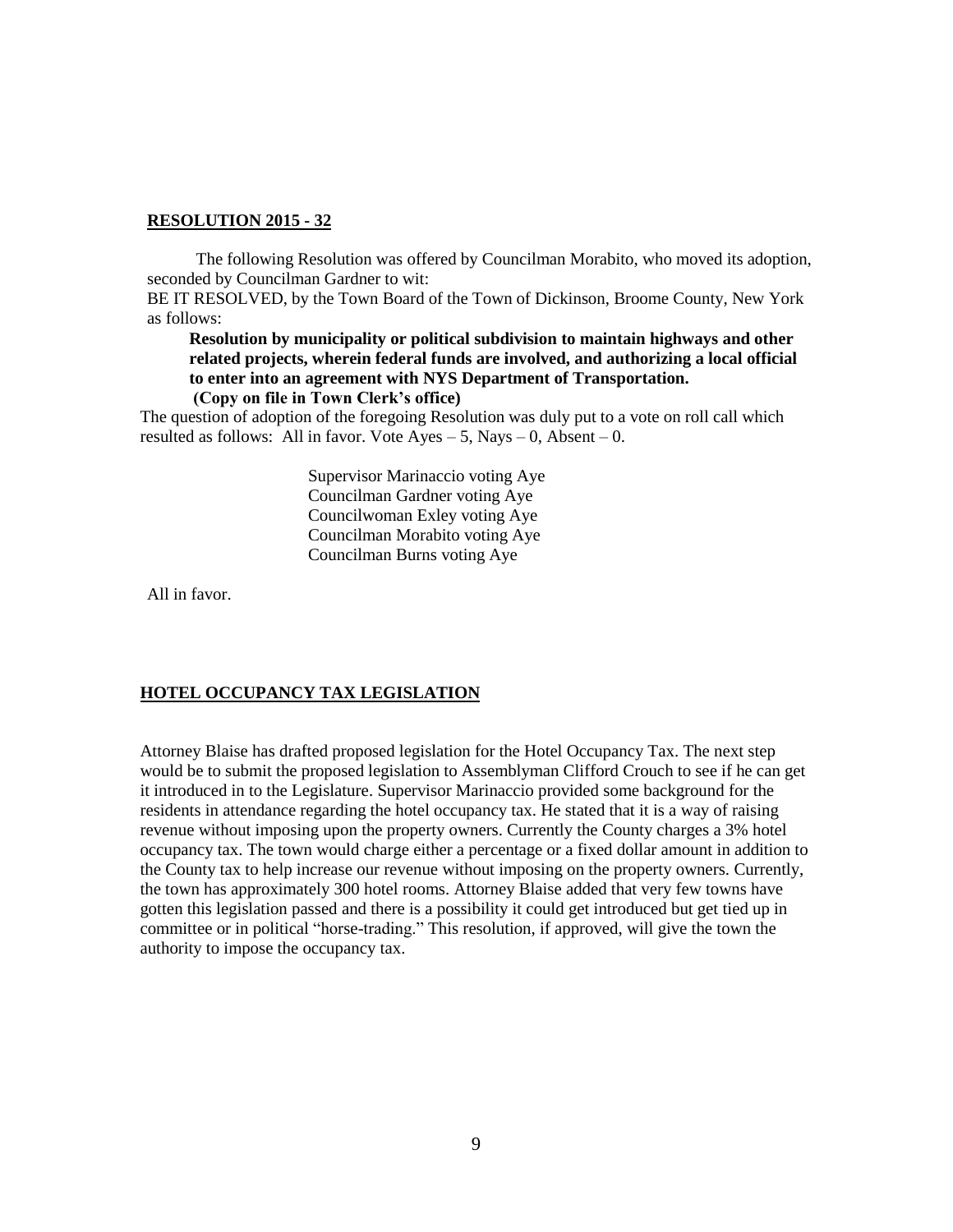The following Resolution was offered by Councilman Morabito, who moved its adoption, seconded by Councilman Gardner to wit:

BE IT RESOLVED, by the Town Board of the Town of Dickinson, Broome County, New York as follows:

# **Resolution authorizing submission of proposed Hotel Occupancy Tax to Assemblyman Crouch's office.**

# **(Copy on file in Town Clerk's office)**

The question of adoption of the foregoing Resolution was duly put to a vote on roll call which resulted as follows: All in favor. Vote  $Ayes - 5$ , Nays  $- 0$ , Absent  $- 0$ .

> Supervisor Marinaccio voting Aye Councilman Gardner voting Aye Councilwoman Exley voting Aye Councilman Morabito voting Aye Councilman Burns voting Aye

All in favor.

Attorney Blaise will submit to Assemblyman Crouch's office.

#### **CHASE FUNERAL HOME TAX ASSESSMENT LITIGATION**

Attorney Blaise stated that he and town Assessor Jack Cahill have been working together on assessment grievances. **Chase Funeral Home** has filed a petition and is challenging their assessment. The town requested income financial statements from **Chase Funeral Home** and subsequently the town needs to hire an accountant to sustain our point of view. The town has received a verified income and expense statement for the business on the parcel that the town needs to have an accountant review it. The town needs a way of valuing what the property is worth. Attorney Blaise stated that there are two ways to determine the value of a commercial property, either by looking at comparable properties or what its use is. The town needs to determine how valuable the piece of property is as a commercial property.

#### **RESOLUTION 2015 - 34**

The following Resolution was offered by Councilman Burns, who moved its adoption, seconded by Councilman Gardner to wit:

BE IT RESOLVED, by the Town Board of the Town of Dickinson, Broome County, New York as follows:

#### **Resolution requesting board authorization to hire an accountant for Chase Funeral Home Tax analysis.**

The question of adoption of the foregoing Resolution was duly put to a vote on roll call which resulted as follows: All in favor. Vote Ayes  $-5$ , Nays  $-0$ , Absent  $-0$ .

> Supervisor Marinaccio voting Aye Councilman Gardner voting Aye Councilwoman Exley voting Aye Councilman Morabito voting Aye Councilman Burns voting Aye

All in favor.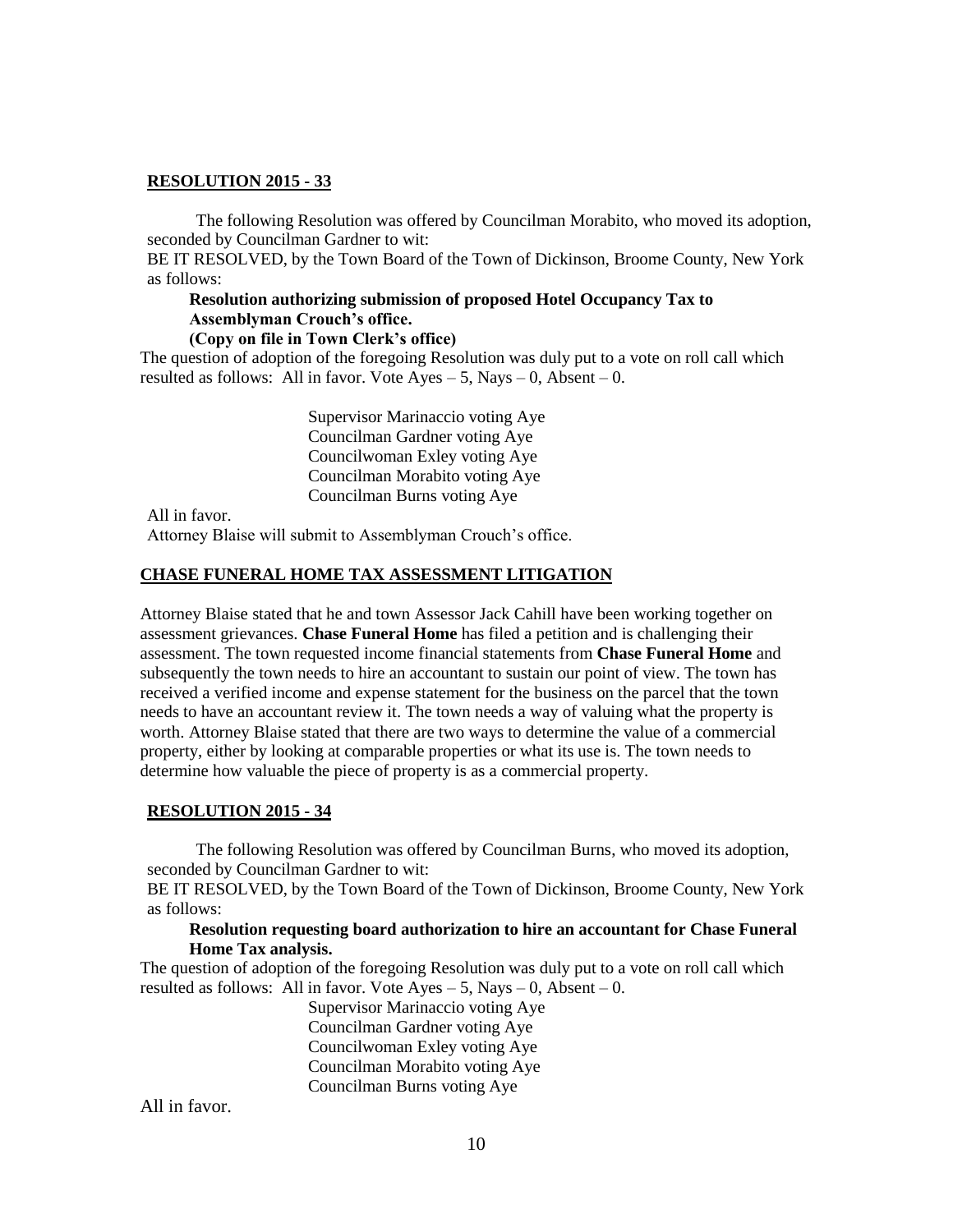# **GARAGE SALE LEGISLATION**

Attorney Blaise introduced sample legislation for the board to review regarding garage sales. The subject of Garage Sales has been addressed in that there are a couple of town residents who have several garage sales a year and are operating these sales as a business and are creating traffic and safety issues. This legislation would require residents to register with the town and either pay a fee or obtain a permit. This process would limit the number of sales that a resident may have in a year's time. The community and neighborhood sales will not be affected by this law. Attorney Blaise stated that we will have to have a public hearing to adopt a Local Law. It was decided to hold a Public Hearing in November. Attorney Blaise will do a workup for next meeting.

# **COMPETITIVE BID FOR DOOR REPLACEMENT**

Public Works Commissioner Kie submitted a couple of quotes to Attorney Blaise for the new public handicapped accessible doors for the court entrance. Mr. Blaise explained that the quotes for the cost of doors and installation are just over the threshold for competitive bidding for a purchase contract - which is \$20,000, but they are under the threshold for service contract. Attorney Blaise had some research done and the issue comes down to how much of the quote is for the item and how much is for the service. If they are close, we could use the higher threshold and we wouldn't have to competitive bid. Attorney Blaise stated that the safest thing to do is to competitively bid. Attorney Blaise asked Public Works Commissioner Kie to draw up a spec and send it out to competitive bid.

# **MICROTEL**

Public Works Commissioner Joel Kie, Attorney Oliver Blaise, the project engineer and the project developer's attorney have been in regular communication after the town's special meeting. A permissive referendum was published in the newspaper. Attorney Meagher informed Attorney Blaise that they had to move the sewer line over from where it was on paper. Attorney Blaise stated that it is a good thing that we hadn't put the easements in place yet because it wouldn't have been where the lines actually went. Mr. Blaise said that so far, moving forward, they are being very cooperative. Public Works Commissioner Kie stated that they are looking at a September  $21<sup>st</sup>$  start date.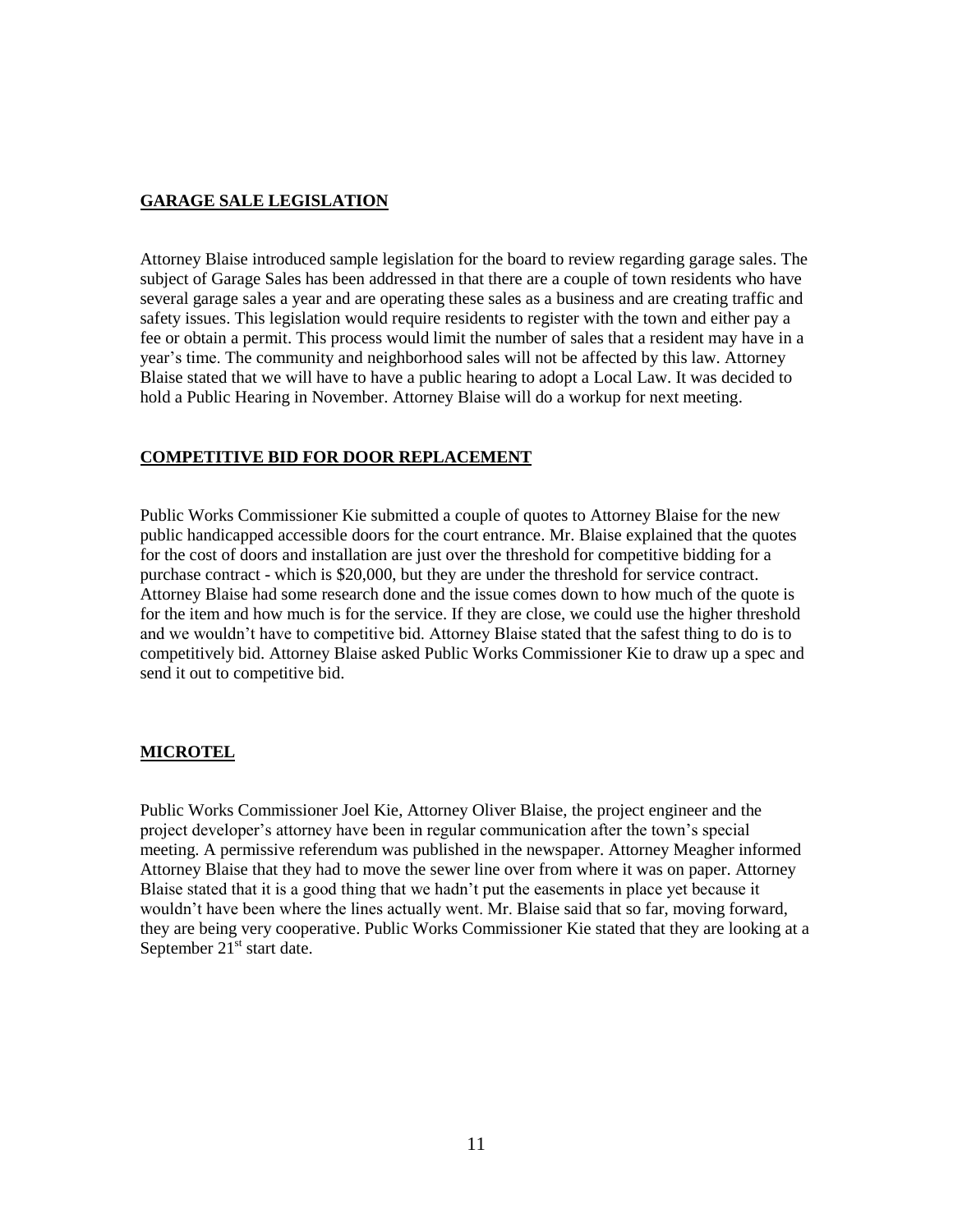The following Resolution was offered by Councilman Sharon Exley, who moved its adoption, seconded by Councilman Morabito to wit:

BE IT RESOLVED, by the Town Board of the Town of Dickinson, Broome County, New York as follows:

**Resolution requesting town board approval to accept new member of the Prospect Terrace Fire Company Gary Laskowski pursuant to section1402 NFP corporation law.**

**(Copy of Fire Company roster on file in Town Clerk's office)**

The question of adoption of the foregoing Resolution was duly put to a vote on roll call which resulted as follows: All in favor. Vote  $Ayes - 5$ , Nays  $- 0$ , Absent  $- 0$ .

> Supervisor Marinaccio voting Aye Councilman Gardner voting Aye Councilwoman Exley voting Aye Councilman Morabito voting Aye Councilman Burns voting Aye

All in favor.

#### **PUBLIC WORKS**

Public Works Commissioner Joel Kie informed the board that 4 fire hydrants broke at the **Broome Developmental Center** and made a request for the board to authorize a request to replace them. The hydrants were broken while they were being flushed by the **Prospect Terrace Fire Company**. The fire hydrants are old and need replacing and are very expensive to replace. The **Prospect Terrace Fire Company** is asking if we can bill them. Public Works Commissioner Kie stated that in the past the town has received money back in timely manner.

#### **RESOLUTION 2015 - 36**

The following Resolution was offered by Councilman Burns, who moved its adoption, seconded by Councilwoman Exley to wit:

BE IT RESOLVED, by the Town Board of the Town of Dickinson, Broome County, New York as follows:

### **Resolution authorizing the replacement of four (4) fire hydrants at Broome Developmental Center.**

The question of adoption of the foregoing Resolution was duly put to a vote on roll call which resulted as follows: All in favor. Vote  $Ayes - 5$ , Nays  $- 0$ , Absent  $- 0$ .

> Supervisor Marinaccio voting Aye Councilman Gardner voting Aye Councilwoman Exley voting Aye Councilman Morabito voting Aye Councilman Burns voting Aye

All in favor.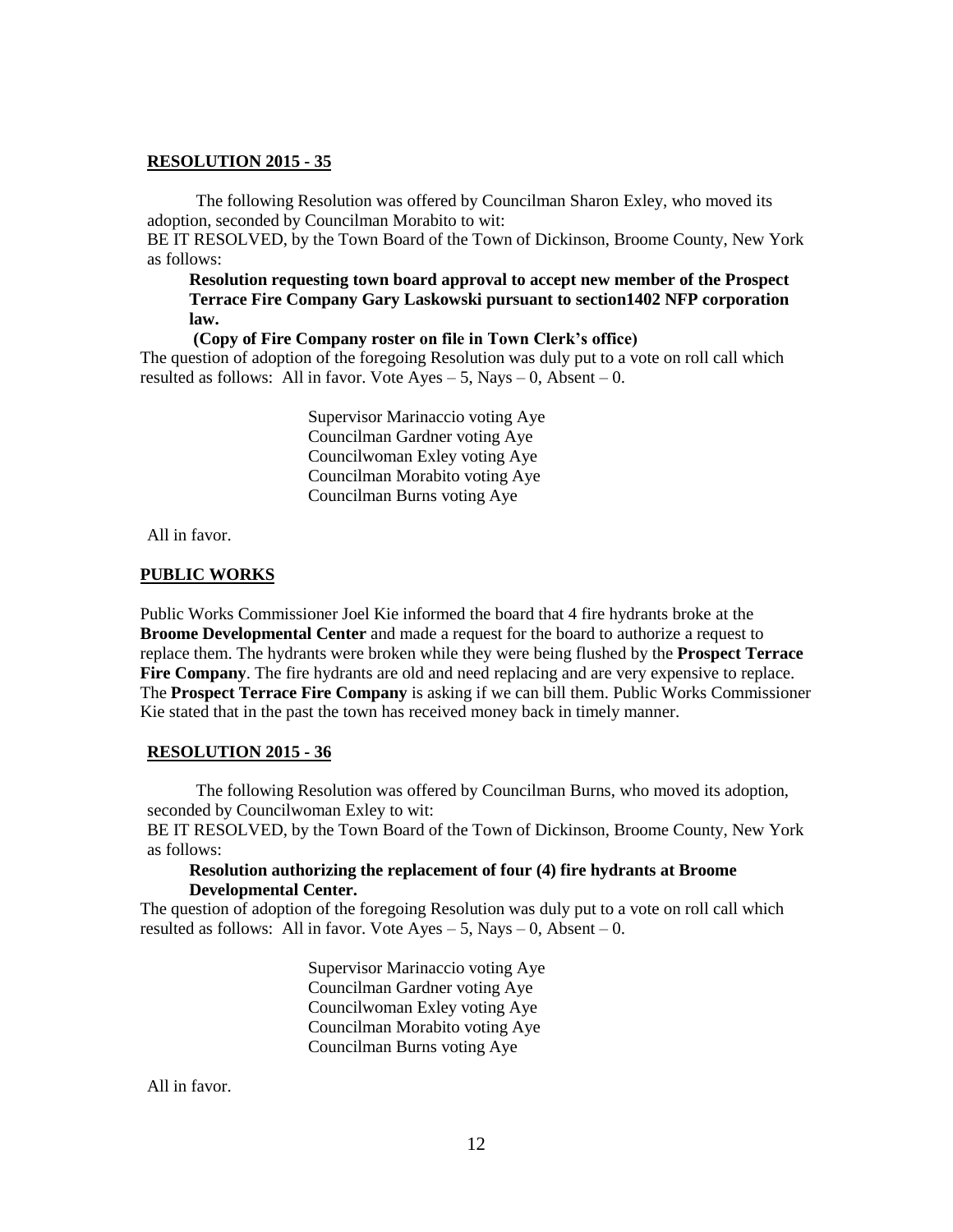## **BROOME DEVELOPMENTAL CENTER**

Supervisor Marinaccio stated that he is concerned about the closing of **Broome Developmental Center**. He stated that there has been no communication from the state with the town as to what could go there once it closes. There is over 400,000 sq. ft of buildings with 80 acres of property. Supervisor Marinaccio agreed with a resident that a nursing home would be a great thing to have up there. Mr. Marinaccio is concerned about the residents of **BDC**. Mr. Marinaccio said that according to Assemblyman Crouch there was a statement made from a professional mental health worker that said it's not a fact that private care works. Private care only works 50% of the time and this is a major concern .Supervisor Marinaccio remarked that he wants these residents to get the proper care that they deserve.

# **F50 TRUCK**

Public Works Commissioner Kie informed the board that he would like to dispose of the F50 truck at the auction.

# **RESOLUTION 2015 - 37**

The following Resolution was offered by Councilman Morabito, who moved its adoption, seconded by Councilman Burns to wit:

BE IT RESOLVED, by the Town Board of the Town of Dickinson, Broome County, New York as follows:

**Resolution declaring 1999 F50 truck as surplus and authorize Public Works Commissioner Joel Kie to dispose of it at the best possible value.**

The question of adoption of the foregoing Resolution was duly put to a vote on roll call which resulted as follows: All in favor. Vote  $Ayes - 5$ , Nays  $-0$ , Absent  $-0$ .

> Supervisor Marinaccio voting Aye Councilman Gardner voting Aye Councilwoman Exley voting Aye Councilman Morabito voting Aye Councilman Burns voting Aye

All in favor.

# **SEWER LINE REPLACEMENT**

Public Works Commissioner Joel Kie asked the board to approve the replacement of the sewer line from the Microtel up to Girard Avenue at an estimate of \$50,000.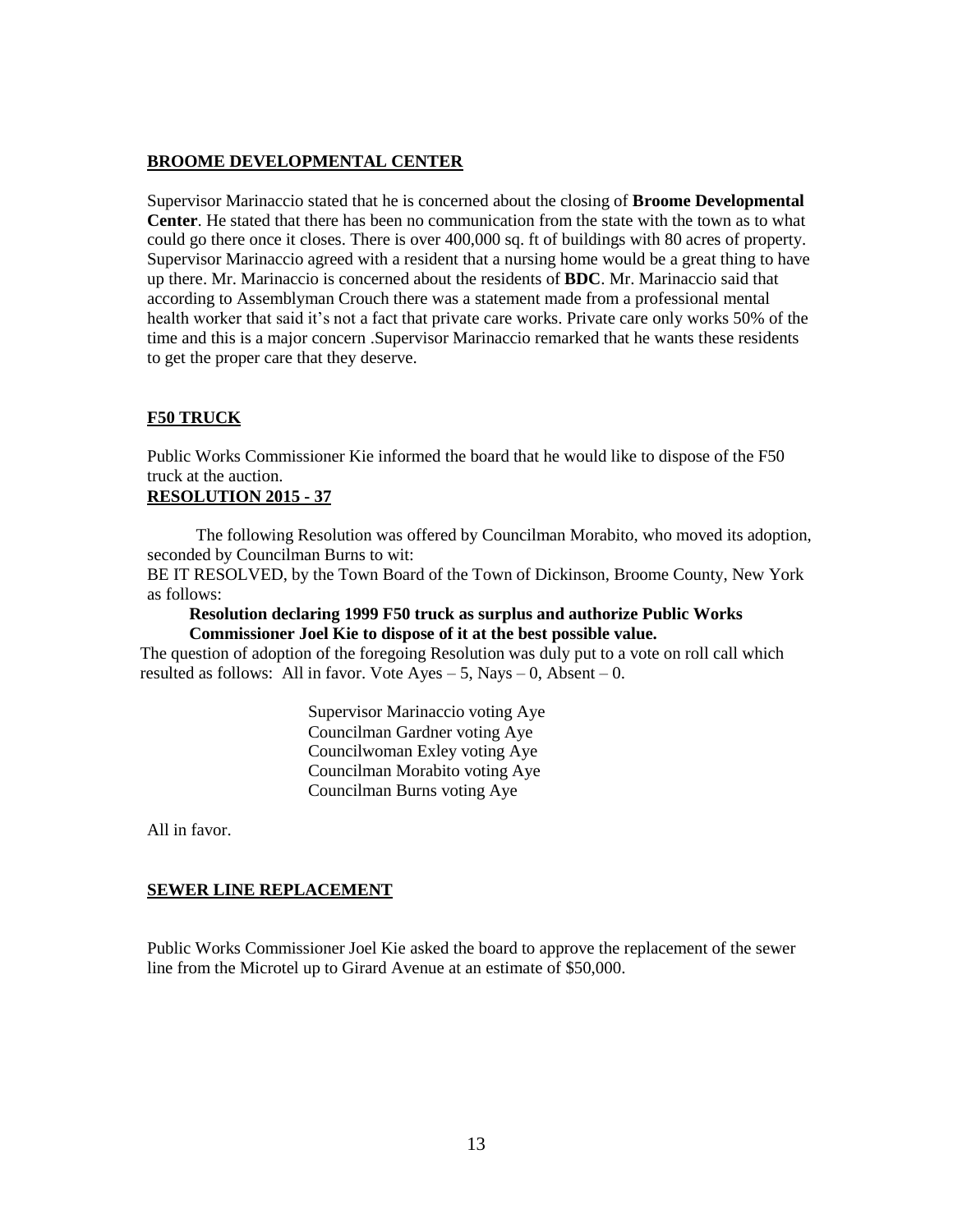The following Resolution was offered by Councilman Gardner, who moved its adoption, seconded by Councilwoman Exley to wit:

BE IT RESOLVED, by the Town Board of the Town of Dickinson, Broome County, New York as follows:

## **Resolution authorizing replacement of the sewer line from Microtel to Girard Avenue at the expense of \$50,000.**

The question of adoption of the foregoing Resolution was duly put to a vote on roll call which resulted as follows: All in favor. Vote  $Ayes - 5$ , Nays  $- 0$ , Absent  $- 0$ .

> Supervisor Marinaccio voting Aye Councilman Gardner voting Aye Councilwoman Exley voting Aye Councilman Morabito voting Aye Councilman Burns voting Aye

All in favor.

# **JOINT SEWAGE TREATMENT PLANT**

Supervisor Marinaccio commented that there is a rumor that the **Joint Sewage Treatment Plant** could have an increase up to 50% in sewer rates next year. The town is bound in perpetuity to the Joint Sewage Treatment Plant. Supervisor Marinaccio commented that we are being held hostage and residents on fixed incomes are going to suffer. Attorney Blaise remarked that it might be time to re-visit Councilman Morabito's idea to break the agreement because they have broken the agreement multiple times.

# **PLANNING BOARD**

Planning Board Chairman David Wasser stated that there will be a planning board meeting September  $28<sup>th</sup>$  to work on the Comprehensive Plan which he hopes to have ready to present to the town board by the November meeting.

# **ZONING BOARD**

Zoning Board Chairwoman Jeanne Compton stated that there will be a zoning board meeting one week from tomorrow to discuss the carport variance request.

# **CODE**

Code Enforcement Officer Rafferty stated that construction at the movie theater has 4 rooms completely gutted and they will be starting to put them back together this week.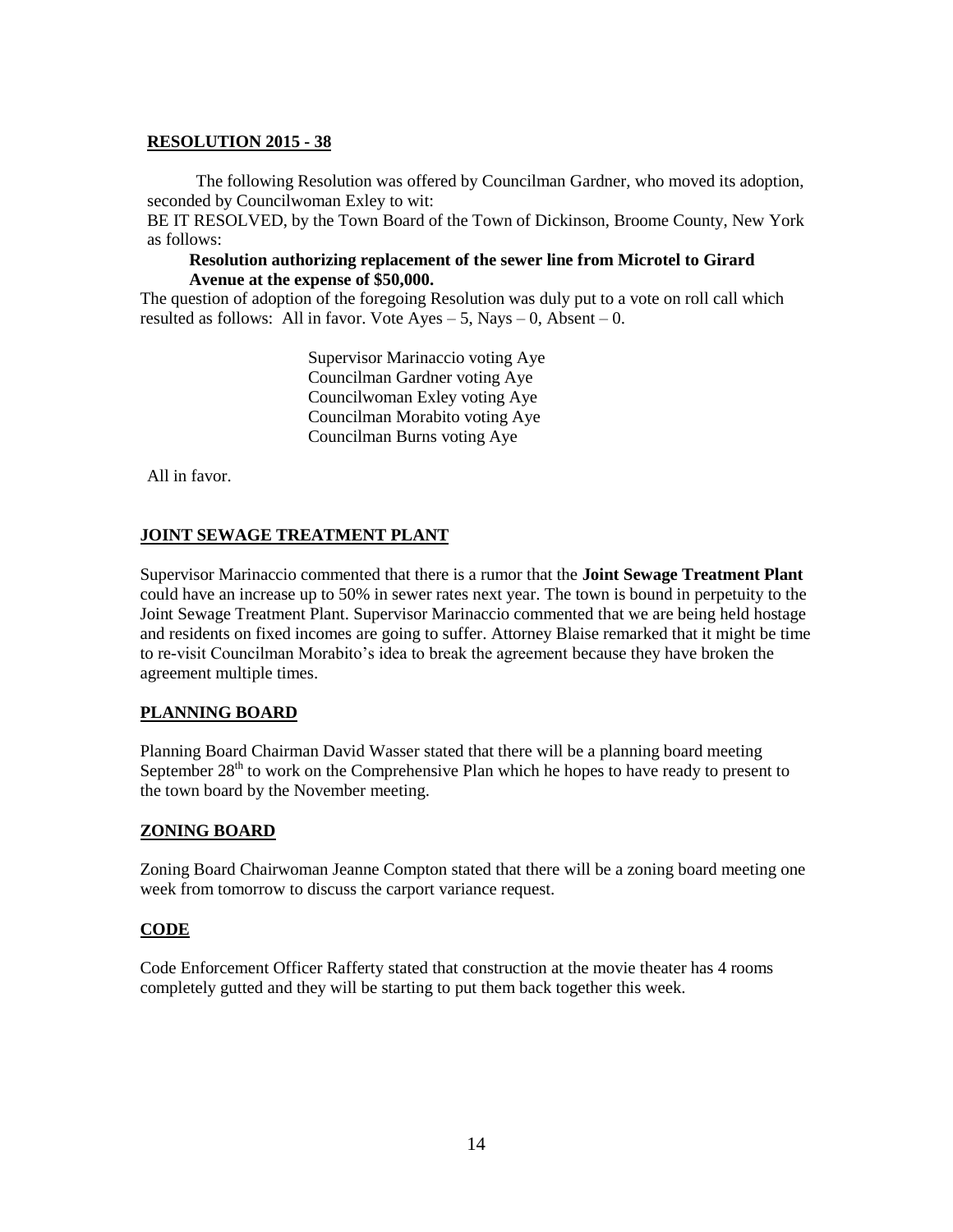# **MONTHLY FINANCIAL REPORTS**

Councilman Morabito made a motion to accept the **July, 2015 Monthly Financial Report** from the **Supervisor**. Motion to approve. On a motion by Councilman Morabito seconded by Councilman Burns.

All in favor.

# **PUBLIC COMMENTS**

Councilwoman Exley thanked code enforcement for the citing of 409 Glenwood Road. Ms. Exley was informed that there is a time frame of 30 days to resolve the code issue. After that time period, if the violation has not been resolved, an appearance ticket will be issued. Councilwoman Exley then asked the board if there has been any verbal communication as to whether there is a real estate listing for the Marchuska property. Supervisor Marinaccio stated that he was not aware of any.

Resident Jim Love commented on the Garbage District and questioned the rationale of it and its formation and purpose. Mr. Love remarked that if the Garbage District is no longer serving its purpose and it is going to cost the entire town a lot more money by subjecting us to penalties for exceeding the tax cap, then why don't we dissolve the District? Mr. Love commented that it is important for the town board to get the word out and educate the public what the impact of the garbage district is on the town as a whole and to inform the public what the consequences of having the Garbage District are. Mr. Love remarked that there is no cost savings for residents contracting for services and for the betterment of the town as a whole it would be better to dissolve the District.

Supervisor Marinaccio and Attorney Blaise addressed Mr. Love's questions. Attorney Blaise stated that if the town considers dissolving the District, the process under state law would require a petition from 10 % of the voters within the district and there would have to be a public hearing process. It would take time to implement. The board can dissolve the district of its own volition only if the service has not been provided for several years. This would be possible if the district was set up and never used, but that does not apply to us because the district has been in use for years. Supervisor Marinaccio agreed that we have to educate the public on the impact of the Garbage District. Mr. Marinaccio noted that Prospect Terrace has the most multi-family homes owned by absentee landlords in the town. Supervisor Marinaccio pointed out that some people use their district taxes as an overall tax deduction, which he thinks is legally questionable. Mr. Marinaccio would like to see government taken out of it and have the District dissolved.

Mrs. Katen, a town resident commented on the anticipated sewer increase that Supervisor Marinaccio mentioned earlier in the meeting. She questioned what happened to all the money all the people were given from the government to fix the mistakes that these people (Joint Sewage Treatment Plant) made? How many people in the town are senior citizens that never made the money that is being made today and have to absorb these costs? Supervisor Marinaccio was sympathetic to the resident's concerns and stated that he has been fighting this for years. Sewer rates are now \$7.00 per 100 cubic feet of waste. Mr. Marinaccio stated that the Joint Sewage Treatment Plant is highly regulated by **DEC**. With all of the mistakes that were made with the flood and with the collapse of the wall and the multimillion dollar damage, Mr. Marinaccio is afraid for the residents. He remarked that with the anticipated sewer increase, to be paying 8, 9, 10 dollars per 100 cubic ft waste is unheard of.